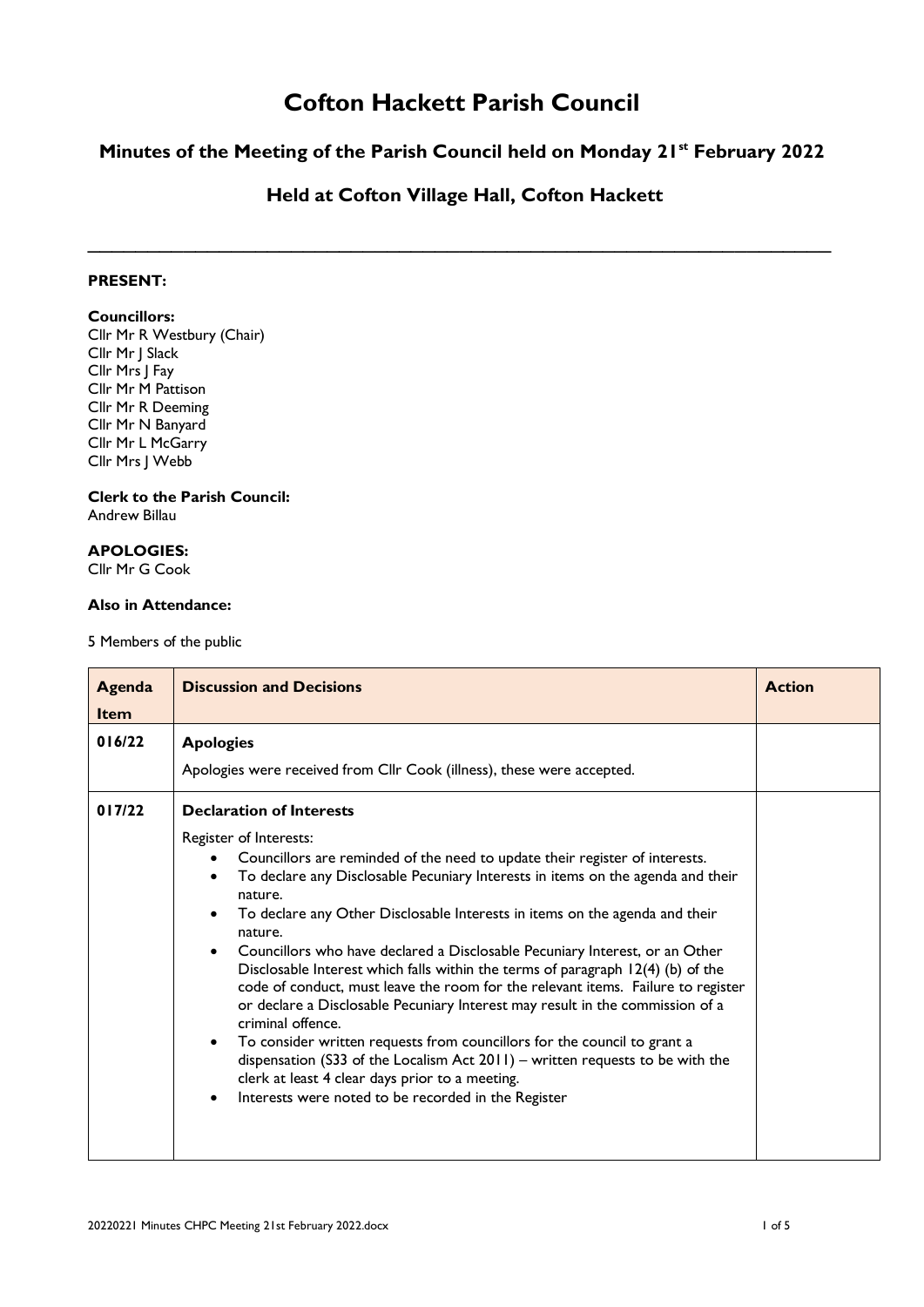| Agenda      | <b>Discussion and Decisions</b>                                                                                                                                                                                                                                                                                                                                                                                                                                                                                                                                                                                                                                                                                                                          | <b>Action</b>                |
|-------------|----------------------------------------------------------------------------------------------------------------------------------------------------------------------------------------------------------------------------------------------------------------------------------------------------------------------------------------------------------------------------------------------------------------------------------------------------------------------------------------------------------------------------------------------------------------------------------------------------------------------------------------------------------------------------------------------------------------------------------------------------------|------------------------------|
| <b>Item</b> |                                                                                                                                                                                                                                                                                                                                                                                                                                                                                                                                                                                                                                                                                                                                                          |                              |
| 018/22      | <b>Dispensations</b>                                                                                                                                                                                                                                                                                                                                                                                                                                                                                                                                                                                                                                                                                                                                     |                              |
|             | There were no applications for dispensations received.                                                                                                                                                                                                                                                                                                                                                                                                                                                                                                                                                                                                                                                                                                   |                              |
| 019/22      | <b>Public Forum</b>                                                                                                                                                                                                                                                                                                                                                                                                                                                                                                                                                                                                                                                                                                                                      |                              |
|             | There were 5 members of the public in attendance.                                                                                                                                                                                                                                                                                                                                                                                                                                                                                                                                                                                                                                                                                                        |                              |
| 019.1/22    | Residents from Groveley Lane spoke about Transport for West Midlands' proposal to<br>move the terminus for the 27 service to outside the Village Hall, to alleviate issues of<br>buses stopping outside their homes. They suggested that the stop outside their homes<br>should be removed, as passengers often drop litter and cause a nuisance. Councillors<br>remarked that there had always been a stop at that point and that TfWM had responded<br>to resident's complaints and had tried to address the issues raised. It was agreed that the<br>Clerk would send another email to TfWM raising the residents' concerns.                                                                                                                          | <b>Clerk</b>                 |
| 019.2/22    | Two residents asked if it would be possible to fly their national flag (Norwegian) on their<br>national day (May 17 <sup>th</sup> ). Councillors said they would be happy to support this, Clerk to<br>contact flag flyer.                                                                                                                                                                                                                                                                                                                                                                                                                                                                                                                               | <b>Clerk</b>                 |
| 020/22      | <b>Reports from Outside Bodies / County Councillor</b>                                                                                                                                                                                                                                                                                                                                                                                                                                                                                                                                                                                                                                                                                                   |                              |
|             | There were no outside bodies in attendance.                                                                                                                                                                                                                                                                                                                                                                                                                                                                                                                                                                                                                                                                                                              |                              |
| 021/22      | <b>Previous Minutes</b>                                                                                                                                                                                                                                                                                                                                                                                                                                                                                                                                                                                                                                                                                                                                  |                              |
|             | The minutes of the meeting of the Parish Council dated $17th$ January 2022 were agreed as<br>a correct record and signed by the Chairman.                                                                                                                                                                                                                                                                                                                                                                                                                                                                                                                                                                                                                |                              |
| 022/22      | <b>Chairman's Report</b>                                                                                                                                                                                                                                                                                                                                                                                                                                                                                                                                                                                                                                                                                                                                 |                              |
|             | There was nothing additional to report which was not covered on the agenda.                                                                                                                                                                                                                                                                                                                                                                                                                                                                                                                                                                                                                                                                              |                              |
| 023/22      | <b>Finance and General Purposes</b>                                                                                                                                                                                                                                                                                                                                                                                                                                                                                                                                                                                                                                                                                                                      |                              |
| 023.1/22    | Councillors considered the annual report for Cofton Hackett Village Hall which had been<br>circulated during the month. Councillors asked for details of accounts to be circulated for<br>consideration. Cllr Webb to supply accounts.                                                                                                                                                                                                                                                                                                                                                                                                                                                                                                                   | <b>Cllr Webb</b>             |
| 023.2/22    | The Clerk reported he had met with a surveying company to look at requirements to<br>secure the bank behind the Mission Hall. He advised that an outline report had been<br>received with indications that the costs of securing the bank could amount to<br>approximately £25,000. Cllr Slack suggested that the Council has a duty of care to ensure<br>the safety of tenants in the building and that the Council had been receiving rental from<br>the building for many years. Cllr McGarry suggested that the Council contact other<br>companies who may be able to carry out this work direct. Clerk to circulate surveyors<br>report to Councillors.<br>Clerk to request evidence of boiler service from tenants, as per their rental agreement. | <b>Clerk</b><br><b>Clerk</b> |
| 023.3/22    | The Clerk advised that all the allotment rental demands for 2022 had been sent out and                                                                                                                                                                                                                                                                                                                                                                                                                                                                                                                                                                                                                                                                   |                              |
|             | all have now been paid. We still need to address the overgrown tree at Plot 11 on the<br>Old Sewage Works Site, Clerk is meeting contractor there on March $3rd$ .                                                                                                                                                                                                                                                                                                                                                                                                                                                                                                                                                                                       | <b>Clerk</b>                 |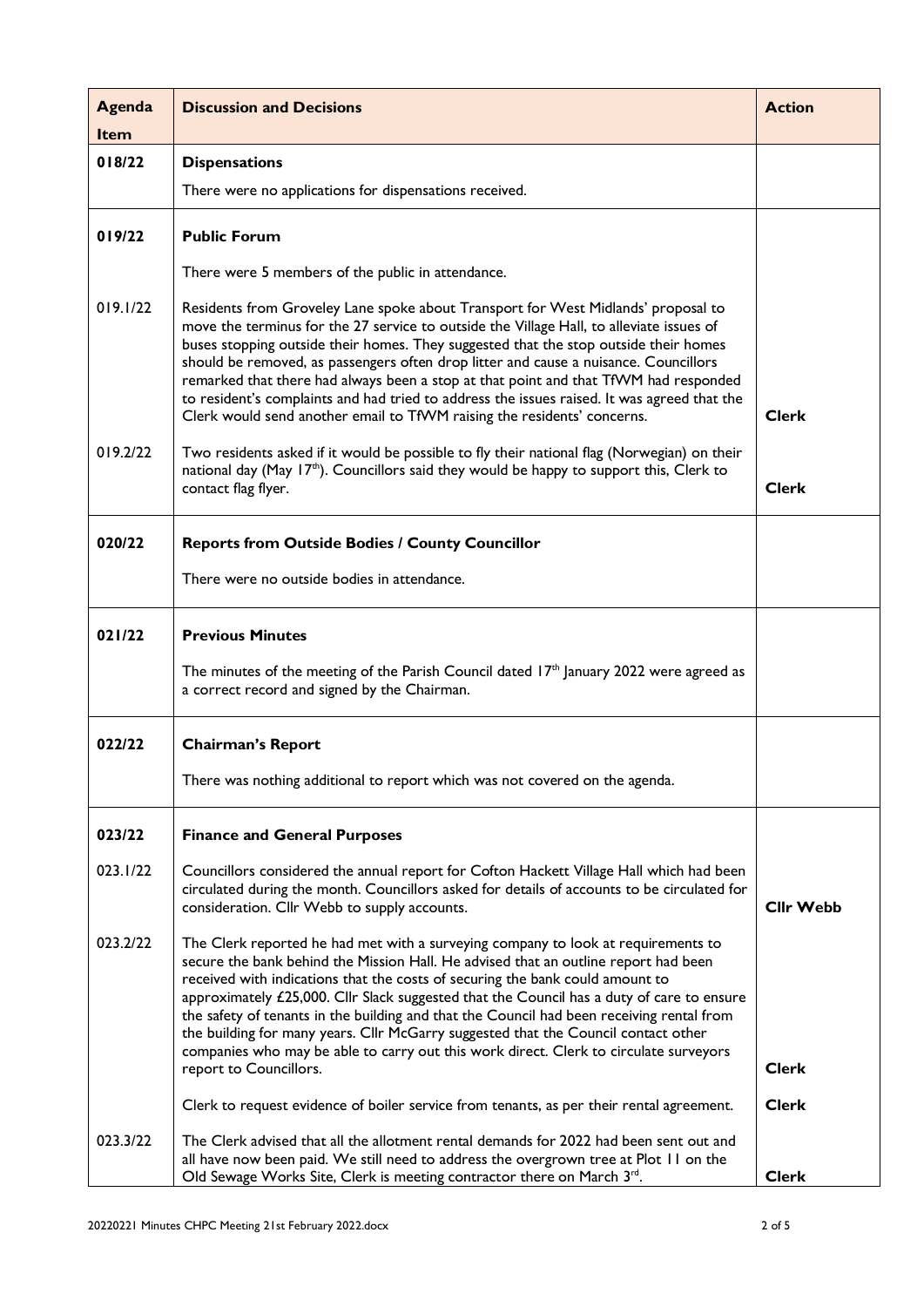| Agenda      | <b>Discussion and Decisions</b>                                                                                                                                                                                                                                                                                                                                                                    |                                              |           | <b>Action</b>        |
|-------------|----------------------------------------------------------------------------------------------------------------------------------------------------------------------------------------------------------------------------------------------------------------------------------------------------------------------------------------------------------------------------------------------------|----------------------------------------------|-----------|----------------------|
| <b>Item</b> |                                                                                                                                                                                                                                                                                                                                                                                                    |                                              |           |                      |
| 023.4/22    | The Clerk reported that the Council had been awarded a grant of £500 from the Tesco<br>Bags of Help scheme, towards improvement of the play area.                                                                                                                                                                                                                                                  |                                              |           |                      |
| 023.5/22    | The Clerk presented an update on the current budget vs expenditure. Spend on street<br>lighting electricity is exceeding budget and spend on street light maintenance is now<br>exceeding budget. He pointed out that there are several underspent budget lines.                                                                                                                                   |                                              |           |                      |
| 023.6/22    | A list of bills for payment, circulated before the meeting, was presented and agreed.                                                                                                                                                                                                                                                                                                              |                                              |           |                      |
|             | Supplier                                                                                                                                                                                                                                                                                                                                                                                           | <b>Services</b>                              | Payment   |                      |
|             | Drax (Haven Power)                                                                                                                                                                                                                                                                                                                                                                                 | <b>Street Lighting Sensor Electricity</b>    | £10.25    |                      |
|             | Cofton Spark                                                                                                                                                                                                                                                                                                                                                                                       | <b>Street Light Maintenance</b>              | £1,015.00 |                      |
|             | Proper Agency                                                                                                                                                                                                                                                                                                                                                                                      | <b>Website Maintenance</b>                   | £30.00    |                      |
|             | Cofton Spark                                                                                                                                                                                                                                                                                                                                                                                       | <b>Street Light Maintenance</b>              | £441.45   |                      |
|             | Andrew Billau (Clerk)                                                                                                                                                                                                                                                                                                                                                                              | <b>Padlock for Allotment Gates</b>           | £29.99    |                      |
|             | Gary Haynes                                                                                                                                                                                                                                                                                                                                                                                        | Rubbish Disposal and Bolts                   | £13.20    |                      |
|             | Gary Haynes                                                                                                                                                                                                                                                                                                                                                                                        | Lengthsman Services                          | £300.00   |                      |
|             | Andrew Billau (Clerk)                                                                                                                                                                                                                                                                                                                                                                              | Office Costs January / February 2022         | £61.30    |                      |
|             | Andrew Billau (Clerk)                                                                                                                                                                                                                                                                                                                                                                              | Salary January / February 2022 (by S/O)      | £682.88   |                      |
|             | <b>HMRC</b>                                                                                                                                                                                                                                                                                                                                                                                        | Tax & NI January / February 2022 (by S/O)    | £198.18   |                      |
| 024/22      |                                                                                                                                                                                                                                                                                                                                                                                                    | <b>Highways, Environment and Open Spaces</b> |           |                      |
| 024.1/22    | The Clerk reported that new gates at the allotment entrance had now been installed,<br>Councillors were pleased with the outcome. A new combination padlock has been<br>installed and all allotment holders informed of the combination via their WhatsApp<br>group.                                                                                                                               |                                              |           |                      |
| 024.2/22    | The Clerk advised that a quote had been received to prune the trees surrounding the<br>play area site, reducing their height by 40-50%. The quote amounted to $£1,450.$<br>Resolved: to commit funds of £1,450 for pruning of trees at the play area, the<br>£500 Tesco grant can be used towards this. Clerk to instruct contractor.                                                              |                                              |           | <b>Clerk</b>         |
| 024.3/22    | The Clerk advised that the annual inspection of the play area by ROSPA will take place in<br>March.                                                                                                                                                                                                                                                                                                |                                              |           |                      |
| 024.4/22    | The Clerk asked Cllr Webb if she could supply contact details for a mini-digger and<br>driver for the Old Sewage Works site drainage works. Cllr Slack suggested that the<br>Council should negotiate an agreement with Cofton Gardens for access to the Old<br>Sewage Works site. Cllr Webb raised concerns around security of the Cofton Gardens<br>site and suggested a fence may be necessary, |                                              |           | <b>Cllr Webb</b>     |
| 024.5/22    | The Clerk reported that solicitors acting on behalf of the Parish Council in the matter of<br>providing permanent access to the Old Sewage Works allotment site had now exchanged<br>the access plan, which has been agreed by the Clerk. An additional plan, showing<br>dimensions of the access path has been received. Clerk to circulate plan.                                                 |                                              |           | <b>Clerk</b>         |
| 024.6/22    | Cllr Pattison reported that he had not received any update from North Worcs Water<br>regarding the balancing pond. He has requested a technical note from Mainstay which he<br>hopes to receive soon to share with the PC and residents. Cllr Pattison to chase.                                                                                                                                   |                                              |           | <b>Cllr Pattison</b> |
| 024.7/22    | The Clerk reported that the replacement railings at Rose Hill Island are due to be<br>installed in early March. Clerk to monitor.                                                                                                                                                                                                                                                                  |                                              |           | <b>Clerk</b>         |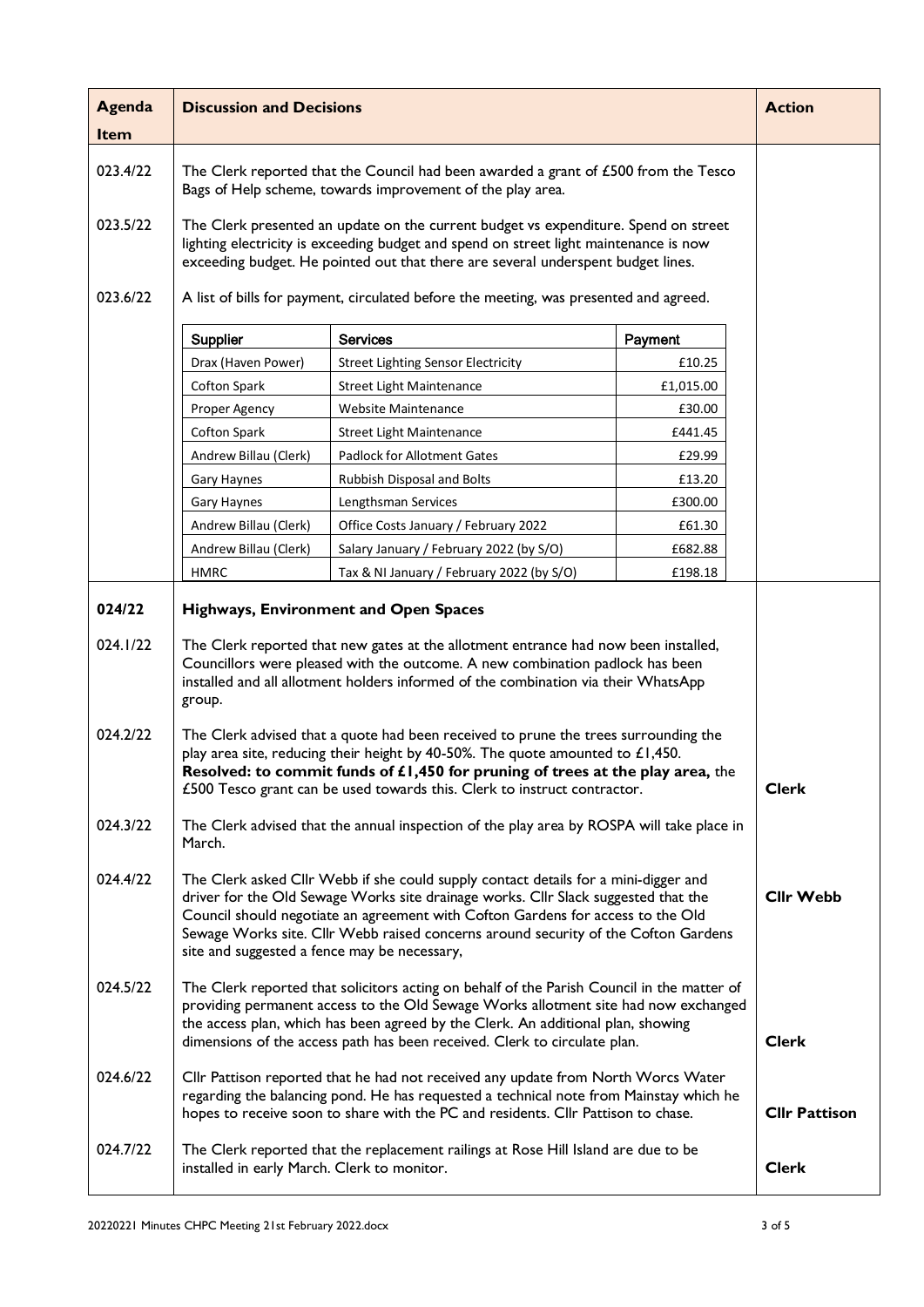| <b>Agenda</b><br>Item | <b>Discussion and Decisions</b>                                                                                                                                                                                                                                                                                                                                                                                                                                                                        | <b>Action</b>                       |
|-----------------------|--------------------------------------------------------------------------------------------------------------------------------------------------------------------------------------------------------------------------------------------------------------------------------------------------------------------------------------------------------------------------------------------------------------------------------------------------------------------------------------------------------|-------------------------------------|
| 024.8/22              | Revised bus stop proposals was covered under item 019.1/22.                                                                                                                                                                                                                                                                                                                                                                                                                                            |                                     |
| 024.9/22              | The Clerk reported that there are a number of outstanding street light faults which are<br>being attended to as soon as possible. Cllr Banyard reported that a lamp on Rose Hill<br>Island had failed. This is a Worcestershire Highways responsibility Clerk to report to<br>them.                                                                                                                                                                                                                    | <b>Clerk</b>                        |
| 024.10/22             | The Clerk reported on work undertaken by the lengthsman during the month.                                                                                                                                                                                                                                                                                                                                                                                                                              |                                     |
| 024.11/22             | Cllr McGarry reported that he had carried out the monthly inspection of the play area,<br>with no major issues reported, although a bolt on the roller log still needs replacing.                                                                                                                                                                                                                                                                                                                      |                                     |
| 025/22                | <b>Community Services</b>                                                                                                                                                                                                                                                                                                                                                                                                                                                                              |                                     |
| 025.1/22              | Councillors discussed the request from Birmingham City Council for consultations<br>regarding the future of the Bilberry Centre. Cllr Deeming suggested that a public meeting<br>be held to hear residents' views before the Council submits its response. Councillors<br>agreed this was a good idea, Clerk to arrange meeting venue, date and time. Cllr Banyard<br>agreed to contact Prof. Carl Chinn to see if he would be prepared to attend. Clerk to<br>invite Cllr Kriss and Bournville Trust. | <b>Clerk</b><br><b>Cllr Banyard</b> |
| 025.2/22              | Councillors discussed possible events to celebrate the Queen's Jubilee in June. It was<br>noted that there are street parties being arranged and that there will be events at the<br>Village Hall. Councillors agreed that they would be willing to provide financial assistance<br>to events if necessary. Clerk to contact Village Hall manager.                                                                                                                                                     | <b>Clerk</b>                        |
| 026/22                | Planning                                                                                                                                                                                                                                                                                                                                                                                                                                                                                               |                                     |
|                       | The following planning applications were received during the month:                                                                                                                                                                                                                                                                                                                                                                                                                                    |                                     |
| 026.1/22              | 21/01666/S23 - Variation of plans approved - Longbridge East and Arrow Valley<br>development site. Cllr Pattison advised that these were only minor amendments,<br>Councillors had no objections.                                                                                                                                                                                                                                                                                                      |                                     |
| 026.2/22              | 21/01730/Ful - First floor extension, 15 Cofton Lake Road - Councillors agreed they<br>have no objection to this application. Clerk to post response.                                                                                                                                                                                                                                                                                                                                                  | <b>Clerk</b>                        |
| 026.3/22              | 22/00081/FUL - Two storey rear extension, 32 Ten Ashes Lane - Councillors agreed<br>they have no objection to this application. Clerk to post response.                                                                                                                                                                                                                                                                                                                                                | <b>Clerk</b>                        |
| 026.4/22              | 22/00100/FUL - Detached 3 bed dormer bungalow, 478 Groveley Lane - Councillors<br>agreed they had reservations about this application of the grounds of overdevelopment,<br>lack of parking and design and appearance. Clerk to post objection.                                                                                                                                                                                                                                                        | <b>Clerk</b>                        |
| 027/22                | <b>Communications</b>                                                                                                                                                                                                                                                                                                                                                                                                                                                                                  |                                     |
| 027.1/22              | Cllr Banyard reported continued progress on the new website, Cllr Webb to submit a<br>short bio, all others are submitted. We will need full access to the old website to export<br>all items, and news items and images need to be supplied. Clerk to circulate link to draft<br>website.                                                                                                                                                                                                             | <b>Cllr Webb</b><br><b>Clerk</b>    |
| 027.2/22              | The Clerk asked if Councillors had made any progress with resolving email issues since<br>the change of servers. Cllr Slack advised he is meeting with the technician on Tuesday                                                                                                                                                                                                                                                                                                                       |                                     |